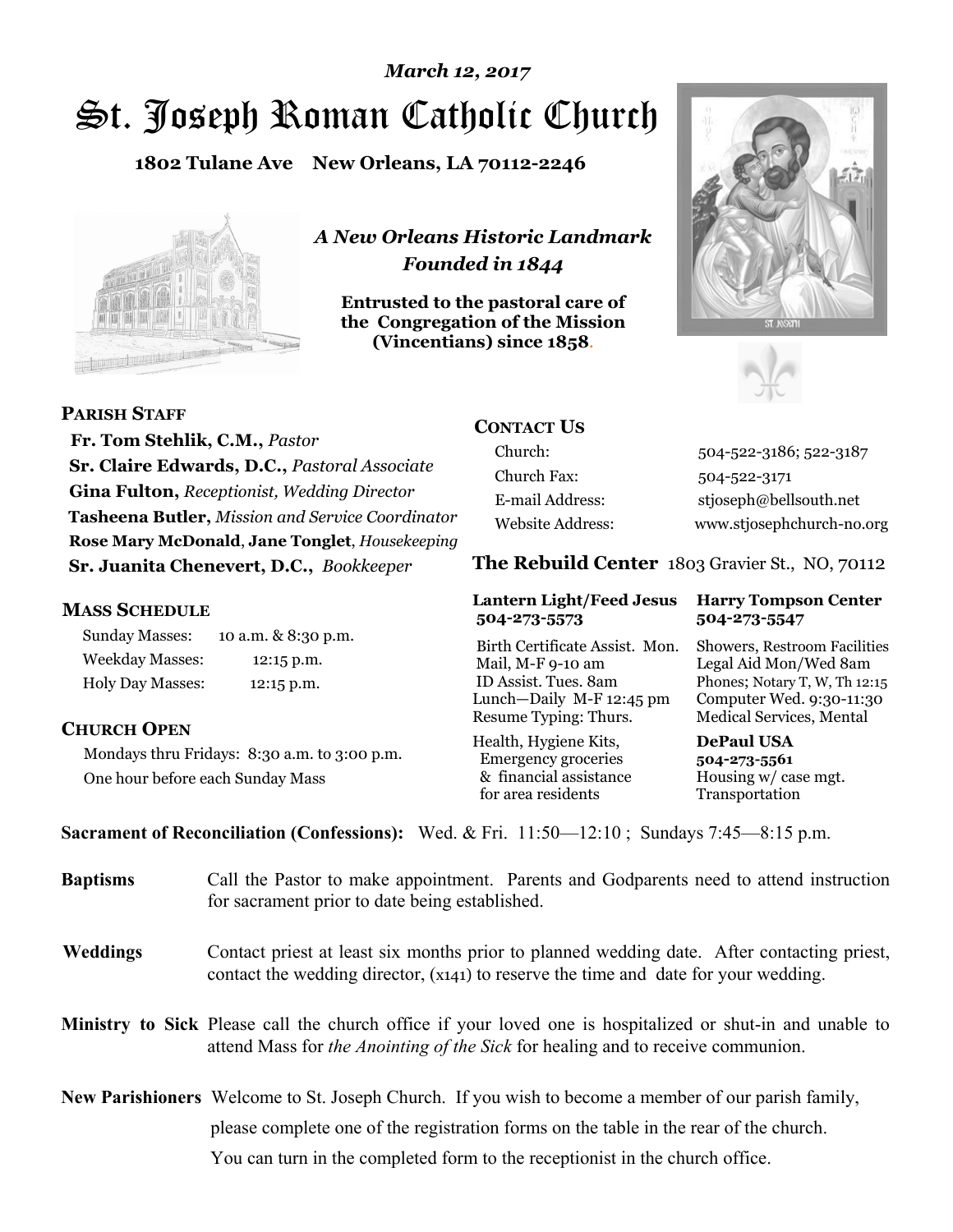### **Second Sunday of Lent** March 12, 2017



**10:00 am Pirjo Bragge (+);** *David Cochiara* **(+); Margaret Moreland (+); Samuel & Myrtle Weaver (+)**

 **8:30 pm** *St. Joseph Parishioners and Benefactors*

| Monday, March 13, 2017-                                  | <b>READINGS FOR THE WEEK</b>                    |
|----------------------------------------------------------|-------------------------------------------------|
| 12:15 p.m. Ainsley D'Alfonso; Kirk McLoughlin            | Sunday, March 12 One in Faith # 982             |
| Tuesday, March 14, 2017-                                 | Monday: Dn 9:4b-10; Ps 79:8-13; Lk 6:36-38      |
| 12:15 p.m. Collin Ganus                                  | Tuesday: Is 1:10-20; Ps 50:8-23; Mt 23:1-12     |
| Wednesday, March 15, 2017-                               | Wed: Jer 18:18-20; Ps 31:5-16; Mt 20:17-28      |
| 12:00 p.m. Meriel Paul Ranson (+); Ernestine V. Reed (+) | Thursday: Jer 17:5-10; Ps 1:1-4, 6; Lk 16:19-31 |
| Thursday, March 16, 2017-                                | Friday: Gn 37:3-13; 17-28; Ps 105; Mt 21:33-46  |
| 12:15 pm Jarius James; Juinell James                     | Sat.: Mi 7:14-20; Ps 103:1-12; Lk 15:1-3,11-32  |
| Friday, March 17, 2017-St. Patrick                       | Ex 17:3-7; Ps 95:1-2, 6-9;<br>Sunday:           |
| 12:15 pm <i>Bride O'Reilly</i> $(+)$                     | Rom 5:1-2, 5-8; Jn 4:5-42                       |

### **YOUR PRAYERS ARE ASKED FOR THE FOLLOWING PARISHIONERS AND THEIR FAMILY MEMBERS, WHO ARE IN NEED OF HEALING:**

Willie Arnaudville, Charlie Bassett, Stephan Borne, Susan Bassett Bowes, Raymond Berthelot, Anthony Blaise, Clarke Bordelon, Lawrence & Mamie Brown, John Caron, John Gebbia, Sylvia Daily-Powell, Lynda DeMaria, Ben Eble III, Terry Eggleston, Linda Elwood, Heather Faircloth, Winston Falgout, Frances Fiegler, LaDonna Finch, Fr. Lou Franz, CM, Mark Eiserloh, Warren Fraught, Sarah Hollier-Watkins, Shelia Jones, Bennett Joseph , Jr. , Landy Lanza, Allen Maldonado, Sara Marino, Priscilla Martin, Karen McCoy, Mike Mullin, Donna Moore, Regina Pichoff, Mark Raymond, Tina Roderfeld, Pippy Sanders, Mel & Gaspar Schiro, Charlie & Joanne Slocum, Malcolm TaylorJane Tonglet, Isaac Thomas, George Tripkovich, Marion Vaughn, Juanita Ware, Darrell Walker, Fr. George Weber, CM, Warren Webster, Lynn Williams, and Mary Willis, Mike Yazbeck.

## **SANCTUARY CANDLE AND MASS INTENTIONS**

The Sanctuary Candle is burning this week to pray for the eternal rest of **Lucas Travasos (+).** If you would like to reserve a date to burn the Candle in memory of someone or for a special intention, please call the church office (522-3186). The Sanctuary Candle offering is \$15 for two weeks. The offering for Mass intentions is \$5.00 per Mass.

### **Pope Francis** 2017 **Lenten Letter (final part)** 2017

The parable of the rich man and Lazarus goes on to offer a message for all Christians. At the root of all the ills of the man who dressed and ate lavishly was *the failure to heed God's word*. As a result, he no longer loved God and grew to despise his neighbor. The word of God is alive and powerful, capable of converting hearts and leading them back to God. When we close our heart to the gift of God's word, we end up closing our heart to the gift of our brothers and sisters.

Dear friends, Lent is the favorable season for renewing our encounter with Christ, living in his word, in the sacraments and in our neighbor. The Lord, who overcame the deceptions of the Tempter during the forty days in the desert, shows us the path we must take. May the Holy Spirit lead us on a true journey of conversion, so that we can rediscover the gift of God's word, be purified of the sin that blinds us, and serve Christ present in our brothers and sisters in need. I encourage all the faithful to express this spiritual renewal also by sharing in the Lenten Campaigns promoted by many Church organizations in different parts of the world, and thus to favor the culture of encounter in our one human family. Let us pray for one another so that, by sharing in the victory of Christ, we may open our doors to the weak and poor. Then we will be able to experience and share to the full the joy of Easter.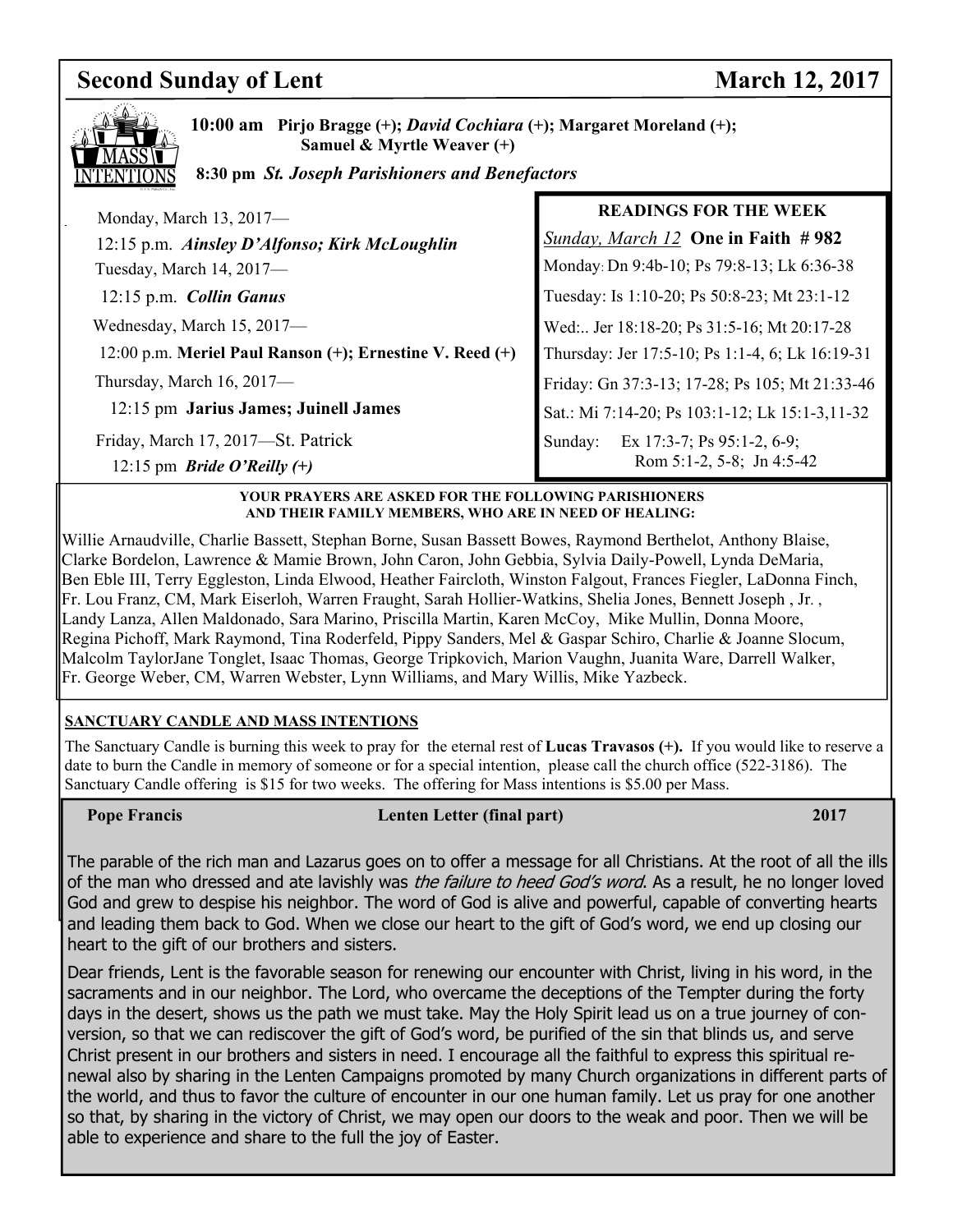# **A Clean Heart, Create for Me O God. Psalm 51; 12**

| <b>PARISH CALENDAR</b>                                         | <b>TREASURE &amp; STEWARDSHIP</b> |
|----------------------------------------------------------------|-----------------------------------|
| Mar 15 Wednesday St. Joseph Altar Bag Stuff (6:30pm in Church) | Sunday, March 5, 2017 \$10,094.00 |
| Mar 20 <b>Monday</b> St. Joseph Altar Celebration $(9-5:00pm)$ | Capital Campaign  1,162.00        |
| April 7 Friday Stations of Cross & Fish Fry: 6:30 pm           | Thank you for your generosity     |

**St. Joseph Altar** Please take some pasta home, cook and return next Sunday for the St. Joseph Altar spaghetti dinner. Remember to check the tag of the item you will prepare or purchase for the St. Joseph Altar. It has the due date on the tag. You will also receive a friendly reminder from a Committee member to assist you with any questions you may have.

**St. Joseph Celebration** *The Feast of St. Joseph is transferred to Monday, March 20, since it falls on a Sunday of Lent this year. The Mass will be celebrated at 12 P.M. noon with a spaghetti dinner following.* 

**Pray for those who are preparing to receive the Sacrament of Confirmation** Please pray for *Alyssa, Brennan, B.J. and Clark* who are preparing to be confirmed with other young adults by Archbishop Aymond on Easter Monday, April 17 at Our Lady of Guadalupe at 7 P.M.



# **Pope Francis'** *March* **Intentions**

That persecuted Christians may be supported by the prayers and material help of the whole Church."

## **Pray for Those who are preparing:**

**to enter the Church:** Jeff , Kelsey, Jennifer, Will, Gregory, Noemi, Cathleen, Terry, Joshua; Jorge

**For First Communion:** Devontae, Hunter, Isaac, Jay, Jennifer, Lachyna, Lucy, Kennedy, Micah, Silas, and Tayla.

### **TODAY'S READINGS**

**First Reading** — The LORD said to Abram: All the families of the earth shall find blessing in you (Genesis 12:1-4a)

**Psalm** — Lord, let your mercy be on us, as we place our trust in you (Psalm 33).

**Second Reading** — God has called us to a holy life, not because of our works but according to grace (2 Timothy 1:8b-10).

**Gospel** — Atop a high mountain, Jesus was transfigured before Peter, James, and John. (Matthew 17:1-9).

## **THE JOURNEY OF TRANSFIGURATION**

 "We used to be such good friends. How is it that you've moved so far away?" one man asked another. "Perhaps," the other replied, "you have moved away. By standing still." This exchange very well could have happened between Peter and Jesus, had Peter been allowed to erect tents to stay on the mount of the Transfiguration. He nearly succumbed to the temptation to stay in a place of wonder and light. But Jesus knew that we are on a continual journey when we are walking the paths of God's will. It is not good for us to stay in one place on our faith journey, particularly when we try to stay put in times of joy and wonder to avoid life's difficulties, or to wallow in our trials and temptations and fail to be companions for our sisters and brothers. The pilgrim Church is required to do one thing on its Lenten journey: to walk with Christ as his Body born of water and the Spirit, seeking God's will, helping the reign of God to be known on earth, a pilgrimage to that time when we will be transfigured into the company of heaven.

### **CHARTER FOR THE PROTECTION OF CHILDREN AND YOUNG PEOPLE**

In response to the Charter for the Protection of Children and Young People from the United States Conference of Catholic Bishops, the Archdiocese of New Orleans continues to make the Hot Line available for anyone who has been hurt or sexually abused by anyone who works for the Church. The Hot Line continues to be available; the number is (504) 522-5019. In continuing our commitment to support and to heal, we invite and encourage individuals who have been hurt or sexually abused recently or in the past by clergy, religious or other employees of the Archdiocese to call our Hot Line. The Hot Line is available 24 hours a day and your message will be received confidentially by a trained mental health professional. In addition, anyone can make a direct call during regular business hours to the Vic-